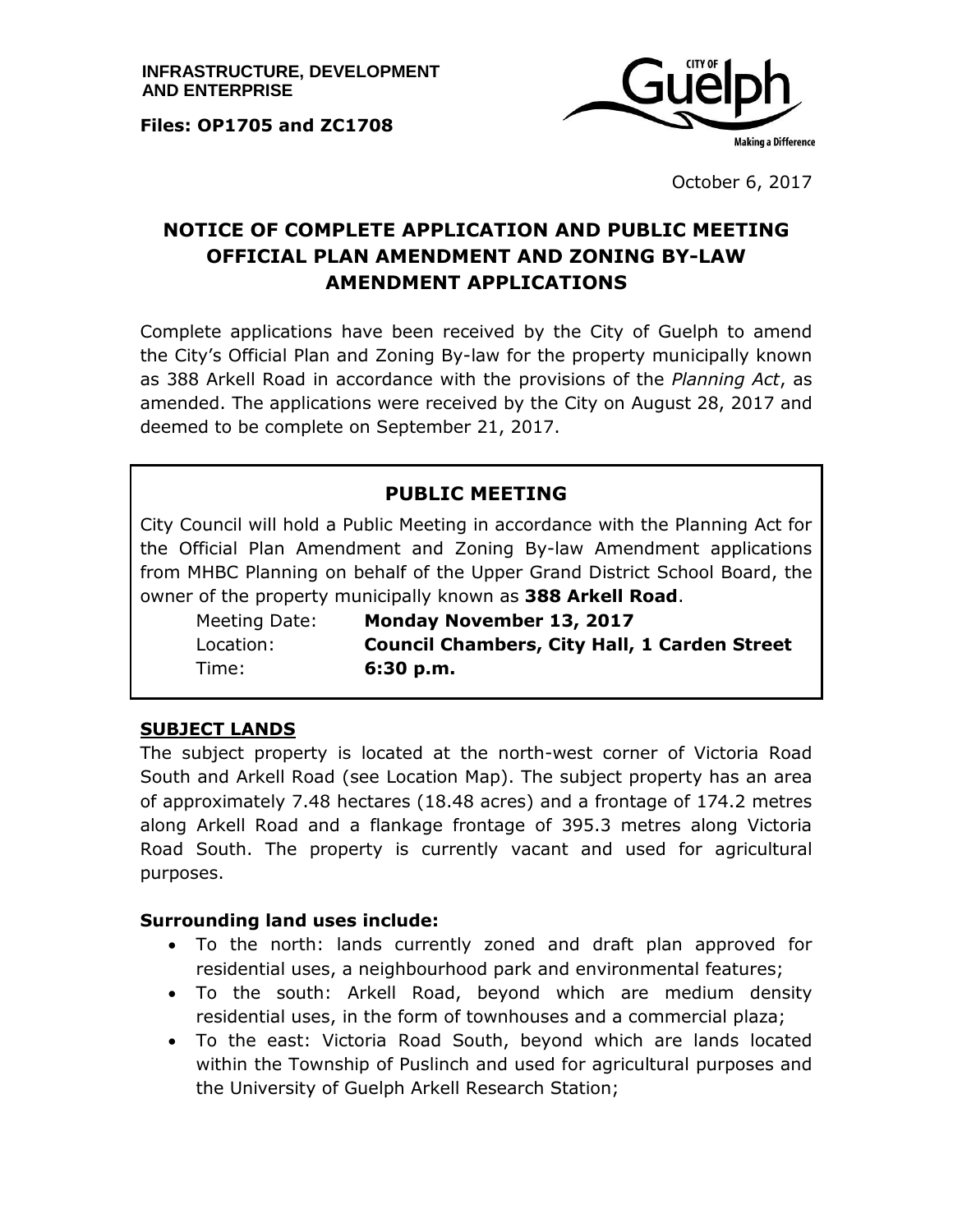# **Notice of Complete Application and Public Meeting Files: OP1705 and ZC1708**

 To the west: lands zoned for agricultural uses under the Township of Puslinch Zoning By-law and designated in the City of Guelph Official Plan for residential purposes.

## **LOCATION MAP**

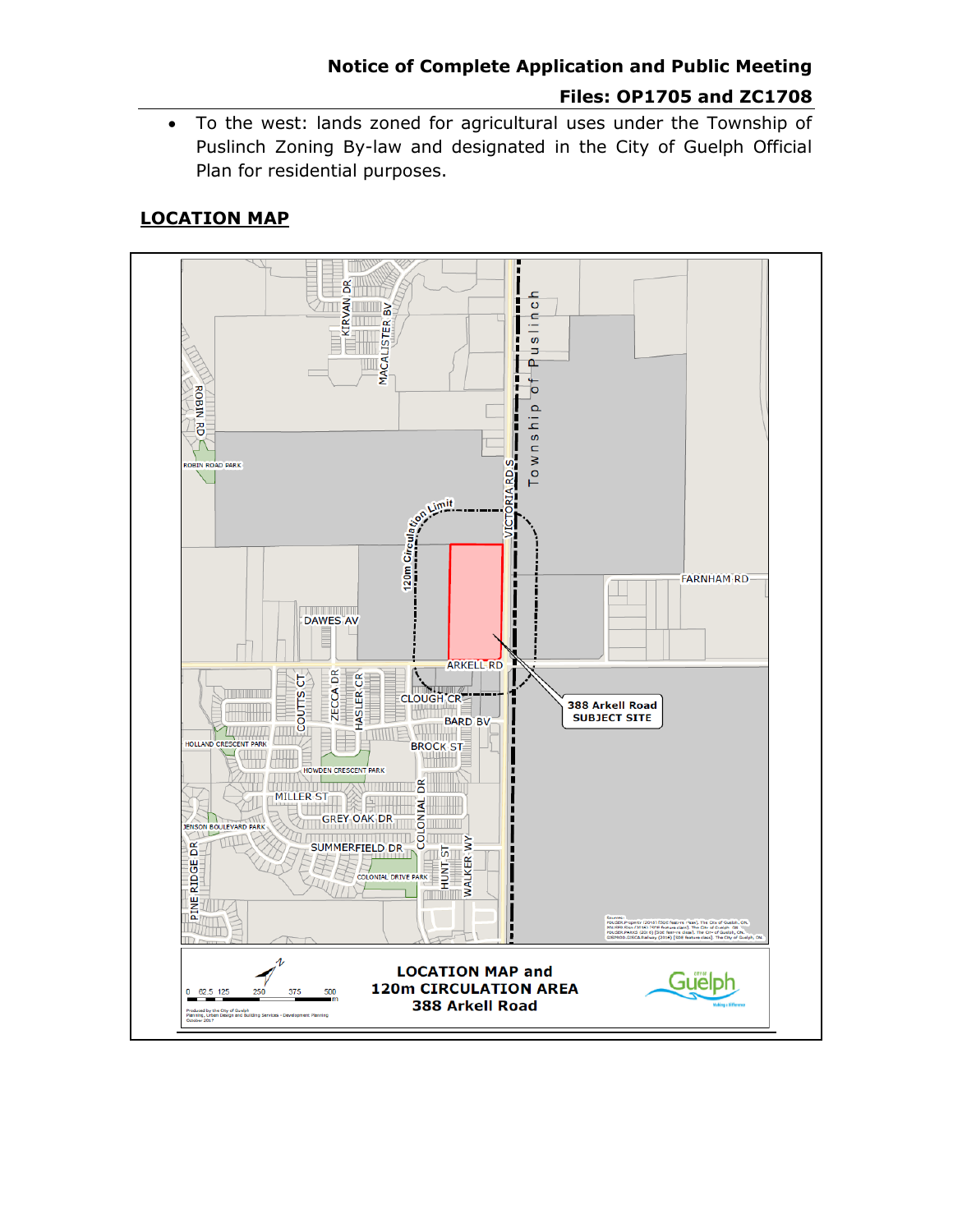# **Notice of Complete Application and Public Meeting Files: OP1705 and ZC1708**

#### **PURPOSE AND EFFECT OF APPLICATIONS**

The purpose of the proposed Official Plan Amendment and Zoning By-law Amendment is to permit the development of a secondary school on the subject property.

The Official Plan land use designations that apply to the subject property are "General Residential", "Medium Density Residential", "Neighbourhood Commercial Centre" and "Significant Natural Areas and Natural Areas". Within the residential land use designations, non-residential uses that are complementary to and serve the needs of the residential neighbourhoods are permitted. Such non-residential uses include schools. The northern portion of the subject property is designated as "Significant Natural Areas and Natural Areas". Development is not proposed on this portion of the property.

The "Neighbourhood Commercial Centre" land use designation is comprised of one or several commercial buildings on one or more properties within a compact "node", and is intended to primarily serve the shopping needs of residents living and working in nearby neighbourhoods and employment districts. Institutional and small scale office uses may also be permitted within this designation. Schools are not specifically permitted within this land use designation and therefore the applicant has submitted an Official Plan Amendment to add a site-specific policy to include a school as a permitted use in this designation on the subject property.

The subject property was annexed from the Township of Puslinch in 1993 and accordingly is zoned "Agricultural" (A), according to the Township of Puslinch Zoning By-law 19/85. The applicant is requesting that the zoning be changed to the standard "Educational, Spiritual, and Other Services" (I.1) Zone. No additional specialized regulations are requested to facilitate the proposed development.

The proposed development includes:

- A three-storey secondary school which will accommodate approximately 1,200 students;
- Two vehicular access points from Arkell Road and one vehicular access point from Victoria Road South;
- Surface parking;
- A track and playing field;
- Pedestrian connections to Arkell Road, Victoria Road and adjacent lands; and,
- Retention of the existing woodlands on the northern portion of the subject property.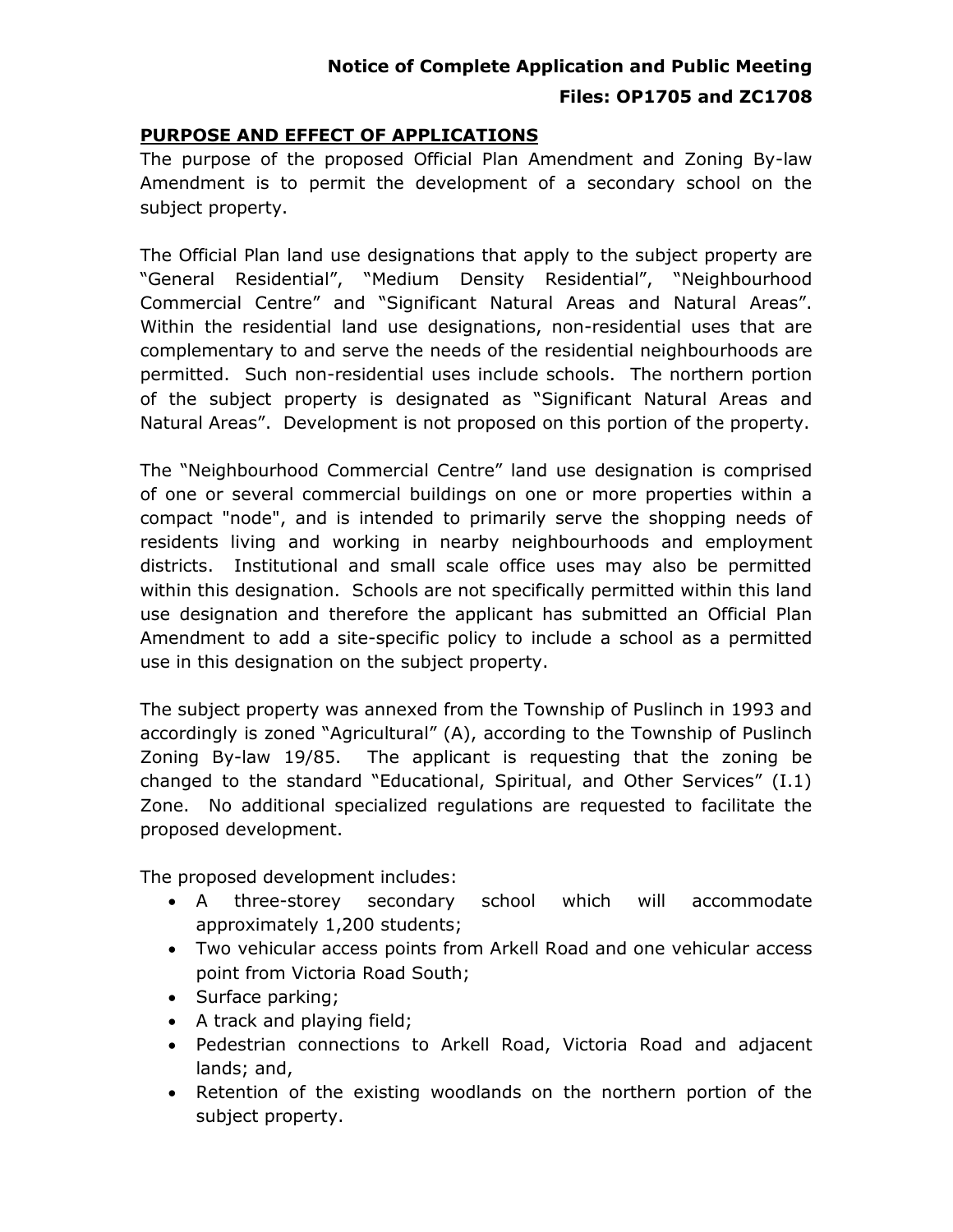The subject lands are not subject to any other application under the *Planning Act*.

### **Supporting Documents**

The following information was submitted in support of the applications:

- Planning Justification Report, prepared by MHBC Planning, dated August 2017;
- Conceptual Site Plan, prepared by BJC Architects Inc., dated June 2016;
- Community Context Plan, prepared by MHBC Planning, dated July 2017;
- Urban Design Brief, prepared by MHBC Planning, dated July 2017;
- Stage 1 and 2 Archaeological Assessments, prepared by AMICK Consultants Limited, dated November 29, 2016;
- Environmental Impact Study, prepared by Aboud and Associates Inc., dated June 23, 2017;
- Hydrogeological Investigation, prepared by MTE Consultants Inc., dated February 17, 2017;
- Transportation Impact Study, prepared by Paradigm Transportation Solutions, dated August 2017;
- Phase One Environmental Site Assessment, prepared by MTE Consultants Inc., dated May 2, 2017;and,
- Functional Servicing Report, prepared by MTE Consultants Inc., dated May 18, 2017.

## **TO SPEAK AT COUNCIL OR PROVIDE WRITTEN COMMENTS**

Any person may attend the meeting and/or provide written or verbal representation on the proposal.

1a. If you wish to speak to Council on the application you may register as a delegation by contacting the City Clerk's Office, City Hall, **no later than November 10, 2017 at 10:00 a.m. in any of the following ways:**

- By Phone at **519-837-5603** or TTY **519-826-9771**
- By Email at [clerks@guelph.ca](javascript:smae_decode()
- By Fax at 519-763-1269
- In person at the ServiceGuelph Counter at City Hall, 1 Carden Street, Guelph
- By regular mail or courier to Guelph City Clerk, 1 Carden Street, Guelph ON N1H 3A1

## 1b. **You may attend the meeting and request to speak at the meeting.**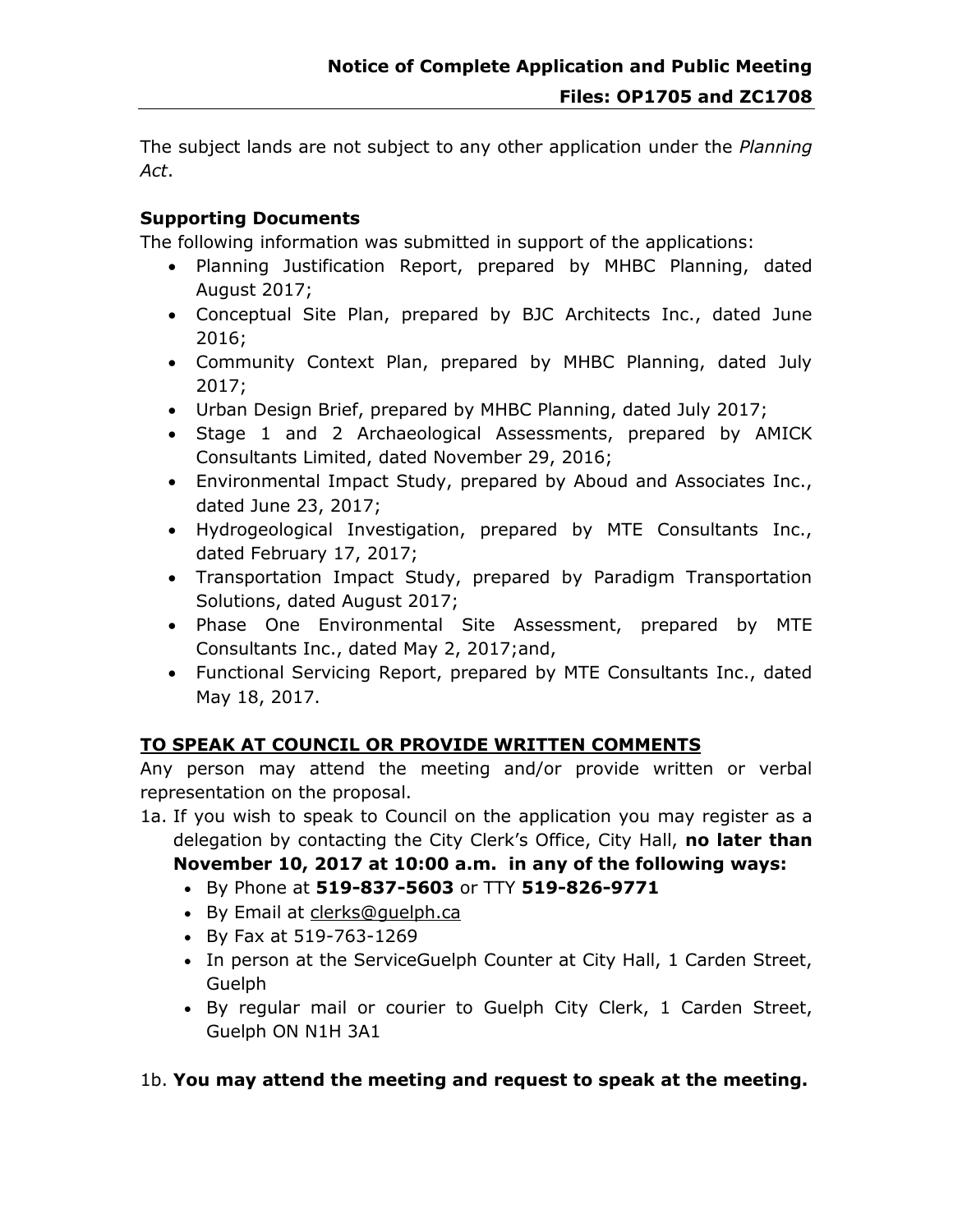- 2. If you wish to submit written comments to Council on the application you must submit the written comments to the City Clerk's Office, City Hall, **no later than November 10, 2017 at 10:00 a.m. in any of the following ways:**
	- By Email at clerks@quelph.ca
	- By Fax at 519-763-1269
	- In person at the Service Guelph Counter at City Hall, 1 Carden Street, Guelph
	- By regular mail or courier to Guelph City Clerk, 1 Carden Street, Guelph ON N1H 3A1

**Personal information:** as defined by the Municipal Freedom of Information and Protection of Privacy Act (MFIPPA) is collected under the authority of the Municipal Act, 2001, and in accordance with the provisions of MFIPPA. Personal information collected in relation to materials submitted for an agenda will be used to acknowledge receipt, however, please be aware that your name is subject to disclosure by way of publication of the agenda. If you have questions about this collection; use, and disclosure of this information, contact the City of Guelph's Access, Privacy and Records Specialist at 519-822-1260 ext. 2605.

**Recording Notification:** as defined by the Municipal Freedom of Information and Protection of Privacy Act (MFIPPA) is collected under the authority of the Municipal Act, 2001, and in accordance with the provisions of MFIPPA. As public meetings of Council and Standing Committees may be recorded by Cable TV network and broadcast on a local channel, your image may be seen as part of this broadcast. If you have questions about this collection; use, and disclosure of this information, contact the City of Guelph's Access, Privacy and Records Specialist at 519-822-1260 ext. 2605.

**The purpose of the meeting is to provide more information about the applications and an opportunity for public input. No recommendations are provided at the Public Meeting and City Council will not be making any decision at this meeting. A recommendation report will be prepared and presented at a subsequent meeting of City Council following a full review of the applications.** 

If you would like to be notified of the date when City Council will consider staff's recommendation on this application you must submit your full name and mailing address in writing or sign in at the Public Meeting.

#### **REQUIREMENT FOR OWNERS OF MULTI-TENANT BUILDINGS**

Upon receiving this Notice, owners of multi-tenant buildings with seven (7) or more residential units are required under the *Planning Act* to post this Notice of Public Meeting in a location that is clearly visible to all tenants (i.e. building or community notice board). The Notice shall remain posted until November 14, 2017 (the day after the Public Meeting).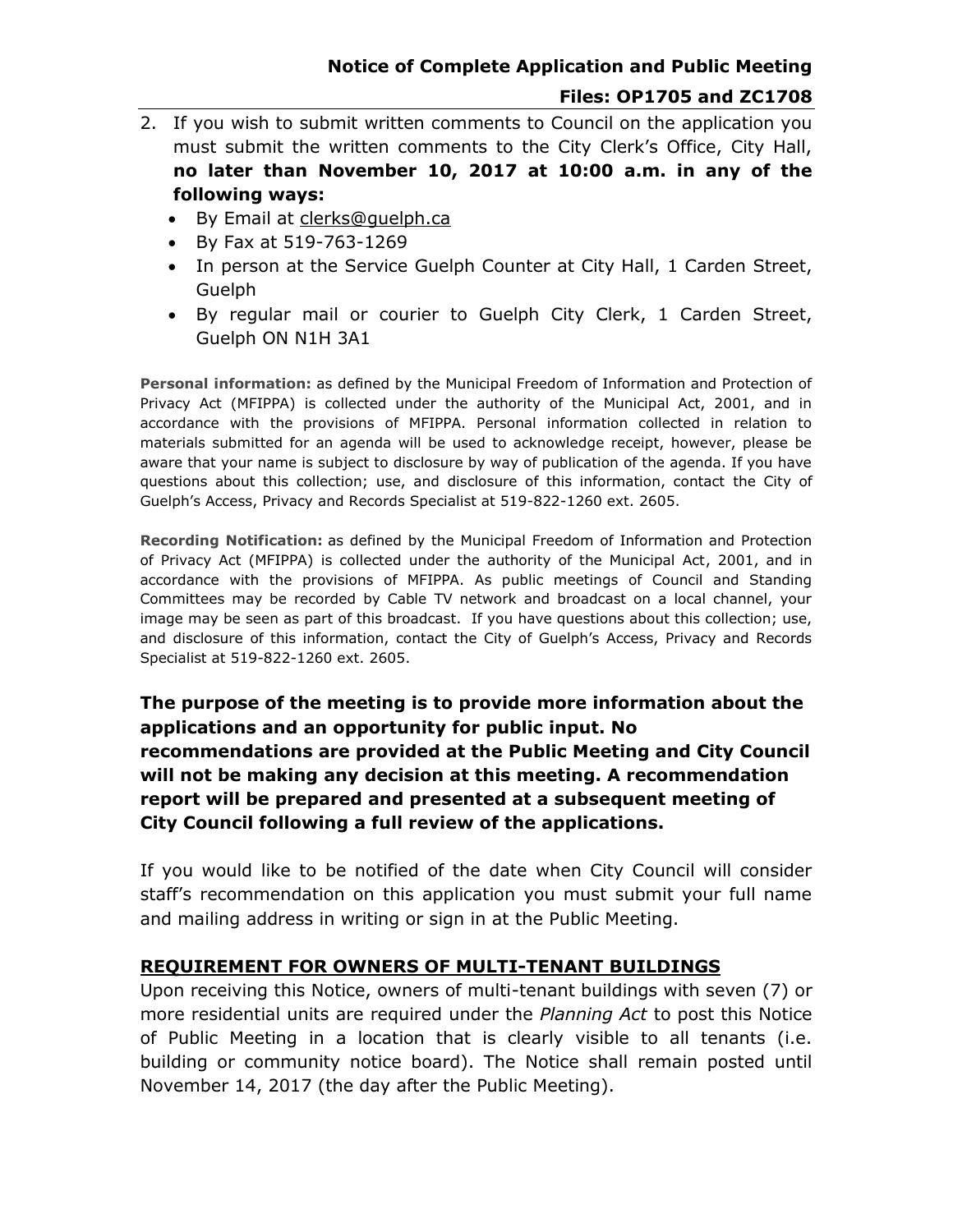# **Notice of Complete Application and Public Meeting Files: OP1705 and ZC1708**

#### **IMPORTANT INFORMATION ABOUT MAKING A SUBMISSION**

If a person or public body does not make oral submissions at a public meeting or make written submissions to Guelph City Council before the bylaw is passed, the person or public body is not entitled to appeal the decision to the Ontario Municipal Board.

If a person or public body does not make oral submissions at a public meeting, or make written submissions to Guelph City Council before the bylaw is passed, the person or public body may not be added as a party to the hearing of an appeal before the Ontario Municipal Board unless, in the opinion of the Board, there are reasonable grounds to do so.

#### **FOR MORE INFORMATION**

Details of the Official Plan Amendment and Zoning By-law Amendment Application can be found on the City's website under '**Active Development Files**'. City staff reports and public notices will be added to this site as they become available.

Additional information including copies of the staff report and related background information will be available for review by visiting 1 Carden Street, 3<sup>rd</sup> Floor or contacting Lindsay Sulatycki, Senior Development **Planner by phone at 519-837-5616, ext. 3313, or by email at [lindsay.sulatycki@guelph.ca](mailto:lindsay.sulatycki@guelph.ca)** during regular office hours.

Please note that copies of the staff report will be available on **November 3,**  2017 after 12:00 p.m. and may be picked up at Infrastructure, Development and Enterprise (1 Carden Street,  $3<sup>rd</sup>$  Floor) on, or after this date.